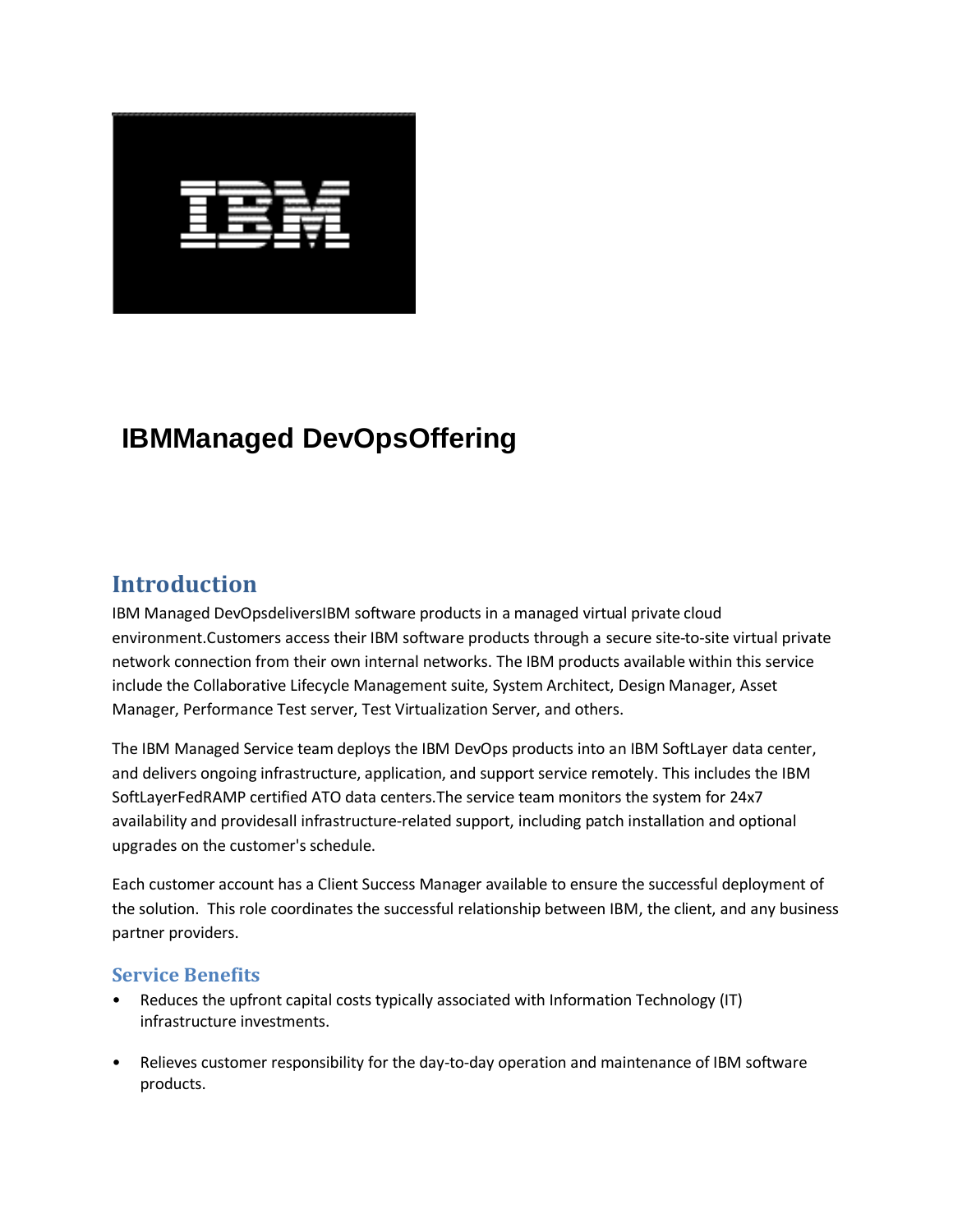- IBM provides on-going expertise to assist in deriving the most value from their IBM software deployment.
- IBM assigns a Client Success Manager for the duration of the service toensure overall customer satisfaction, drive adoption of the service, and provide best practice guidance.
- IBM data center facilities are certified against SAS-70 Type II and SSAE 16 Type II and have built-in high availability, redundancy and failover supporting infrastructure.
- Upon contract expiration, customers can maintain their project data on the existing SoftLayer infrastructure. The Managed DevOps service would not be maintained and the Customer will work directly with IBM SoftLayer for hosting.

# **Service Feature Highlights**

#### **Installation and product configuration**

IBM provisions the infrastructure for the service, including network, hardware, and software that is necessary to support the IBM software products. IBM monitors the application and infrastructure 24 x 7 using industry-leading system monitors for availability.

#### **Hosting Services**

#### **Alerts and Notifications**

The IBM Managed DevOpsoffering provides proactive customer communications about application changes, planned maintenance and outages.

#### **Advanced Reporting**

IBM provides standard reports outlining the availability and usage of the production system.

#### **Project Entitlement**

Project entitlements are unlimited, meaning there is no limitation on the number of users that can be supported simultaneously in the hosted environment.

#### **IBM Managed DevOps Customer Support**

Customers receive two levels of support: There is product support and managed services support.

Customers receive product-level technical support as specified in their software and services agreement. Customers must have a valid software product maintenance contract in order to receive any kind of support. IBM staffs and maintains a 24 x 7 x 365 service desk which is the single point of contact for all issues related to the infrastructure and support for IBM software products.

IBM provides ongoing managed services support for the Customer throughout the duration of the agreement. Customers may contact IBM via telephone or web 24 hours a day, 7 days a week, 365 days a year. The severity of the request will determine the response and resolution times for each request.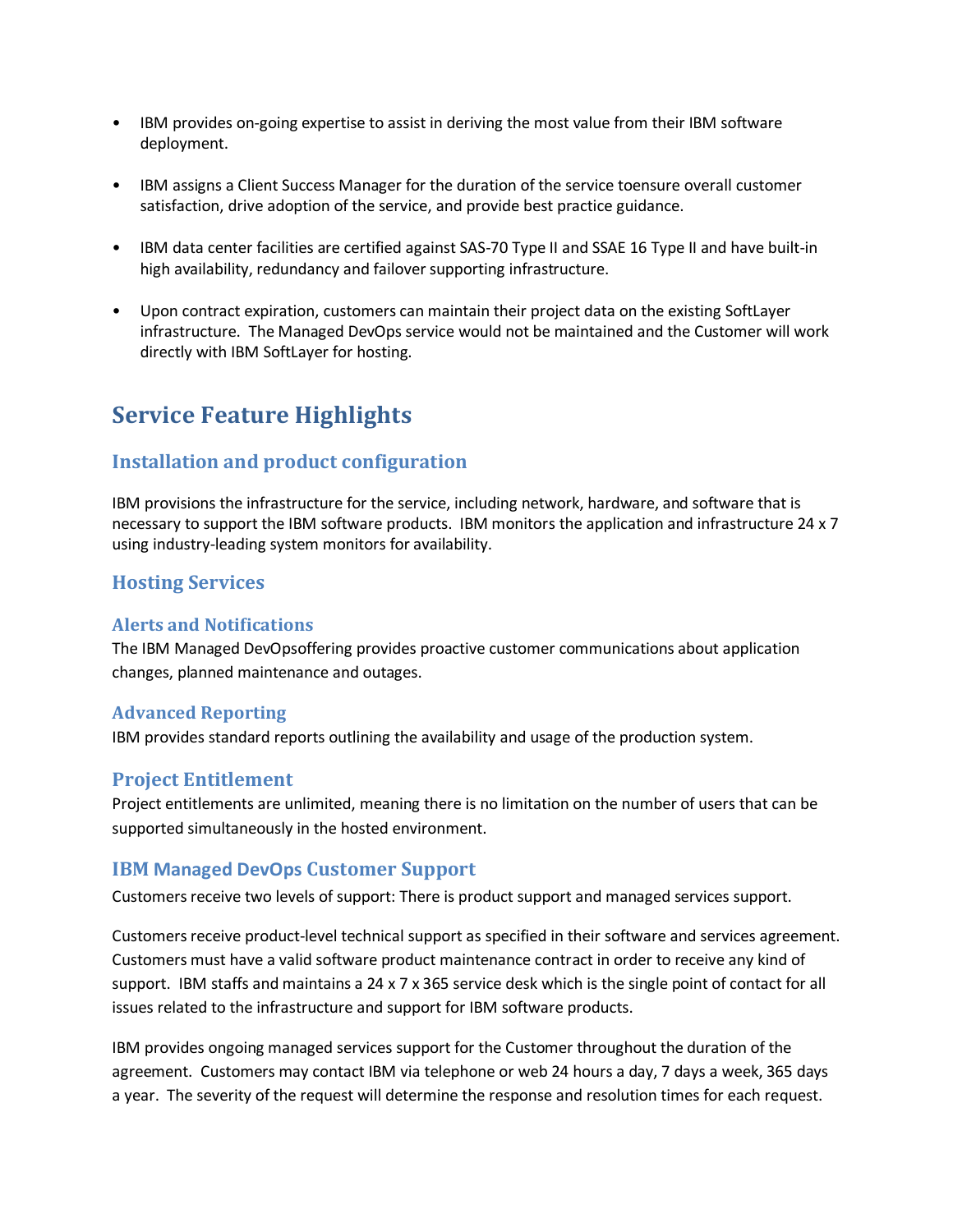### **User Authentication**

The customer can map existing LDAP accounts to user logins for IBM solution tools by mapping the solution tool instances to the customer's localized LDAP server, or by using an LDAP server provided by theManaged DevOps service.

### **Security and Compliance**

IBM Managed DevOpsprovides secure, site-to-site connectionsover a VPN, ensuring that the machines are at least managed to the IBM security standards andwill work with customers to ensure their specific security and compliance requirements are met.

### **Availability Service Level Objective**

Managed DevOpsfor IBM software products is designed for an availability service level objective of 99.9%, starting on the Go Live Date. "The Go Live Date" is the date at which point the customer's endusers access the production environment with production data.

The hosting and Managed DevOpsavailability service level objective shall not apply to the following kinds of performance issues caused by or resulting from:

- Overall Internet congestion, slowdown, or unavailability.
- Unavailability of generic Internet services (such as DNS Servers) due to virus or hacker attacks, and so on.
- *Force majeure* events as described in the Terms.
- Actions or inactions of the customer (unless undertaken at the express direction of IBM) or third parties beyond the control of IBM.
- The customer's equipment or third-party computer hardware, software, or network infrastructure not within the sole control of IBM.
- Scheduled Cloud Infrastructure maintenance.
- Downtime to implement major version upgrades.

#### **Disaster Recovery**

As part of IBM's approach to risk management, IBM has developed processes and procedures to recover from potential disaster scenarios.

To provide for the unlikely scenario of a total data center loss, IBM can replicate customer data for storage in our Disaster Recovery Center. IBM customers can additionally opt for warm or hot Disaster Recovery packages that provide for industry-best RTO (Recovery Time Objective) and RPO (Recovery Point Objective).

IBM data centers are designed and tested for the wide range of disaster scenarios including fire, loss of Internet connectivity, physical security breaches, and power outages.

It is our intent to rebuild a customer's environment as fast as possible following any disaster event. The fastest turnaround time we can achieve for an individual of a pair of application/DB servers is 24 hours. However, if in the case of a site-wide catastrophe on a larger scale (such as a longer-than-expected act of nature), or if our network environment is affected, we will do a **best effort** attempt to bring the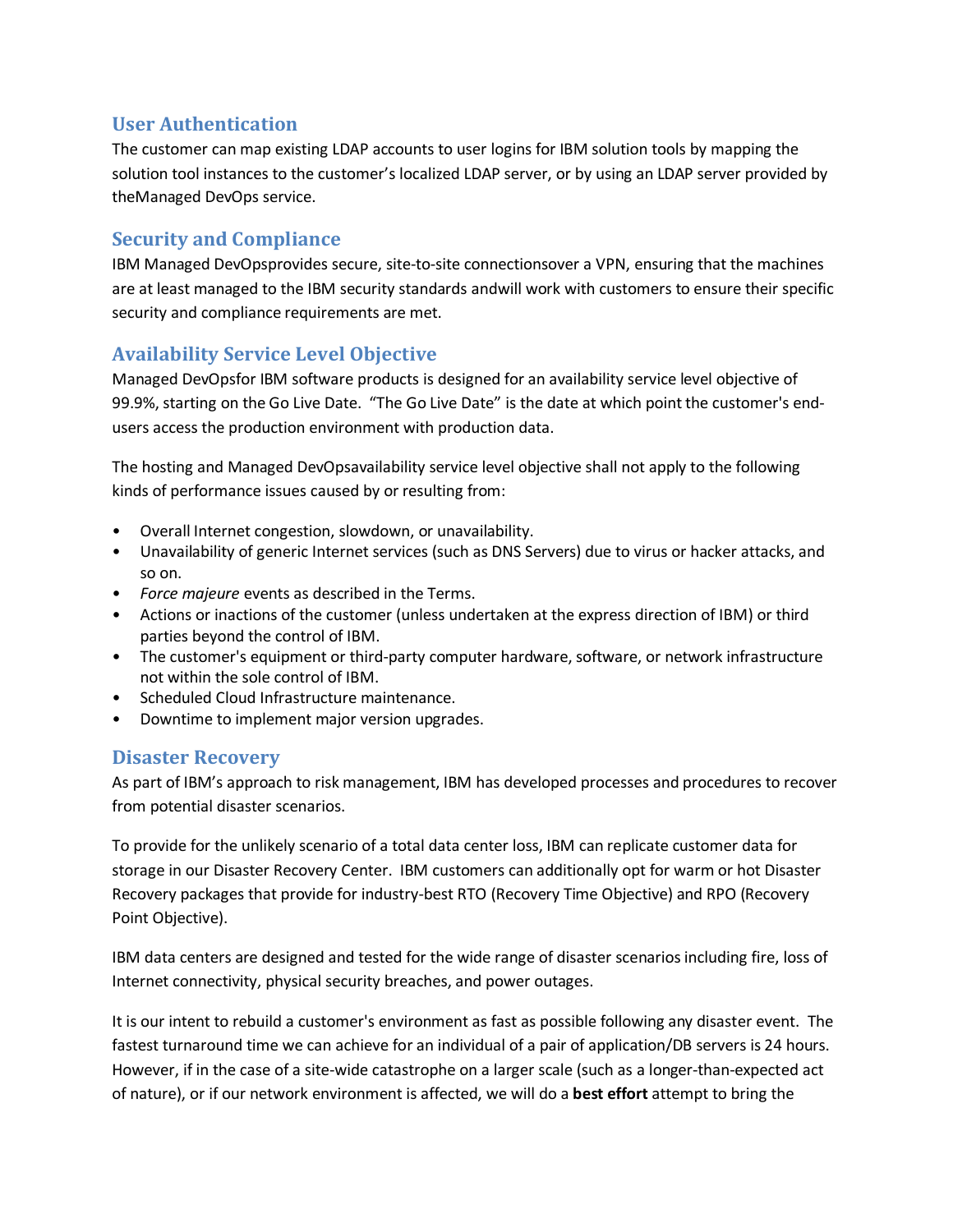customer back on line as fast as possible. If you require redundant or high availability resources these would be assessed as an add-on cost.

### **Data Backup & Retention Policy**

Nightly backups are taken M-F (all incremental) with synthetic full backups taken on Saturdays and Sundays. Each environment includes a minimum of 5 recovery points with 1 recovery point daily. Additional restore points and additional backup targets (onsite or offsite) are available at an additional fee. As an IBM standard, all disk-based backups are stored off the production arrays and are not stored on the same SAN as the primary data storage. All file systems run on redundant virtualized Storage Area Networks.

Beyond the rolling backup and retention period, IBM can tailor an archival schedule to meet customer needs,whether monthly, quarterly, or annually. These packages can include off-site tape storage, or delivery of encrypted data to secure third party storage archival vaults.

#### **Capacity and Performance Management**

All tiers of the hosting infrastructure are proactively monitored for capacity and performance. Our architecture allows for additional capacity to applications, databases, and storage which is increased as required by the utilization of the products.

#### **Change Management**

IBM follows a set of standardized methods and procedures for efficient and prompt handling of all changes to the infrastructure and application, in order to enable beneficial changes to be made, with minimum disruption to the service.

#### **Software Upgrades**

Product upgrades, patches, and fixes are part of the service when an upgrade version is made generally available. The Managed DevOpsservices team conducts, at most, two major upgrades per year. We provide a test environment to the customer for evaluation before upgrading the production environment. If the customer requests that IBM perform this validation, an additional cost may be incurred.

# **IBM Responsibilities**

#### **Client Success Manager**

- Oversees Customer's on-boarding process
- Serves as Customer's liaison to IBM
- Serves as an escalation point-of-contact between the Customer and IBM
- Coordinates with the Customer during required and periodic system maintenance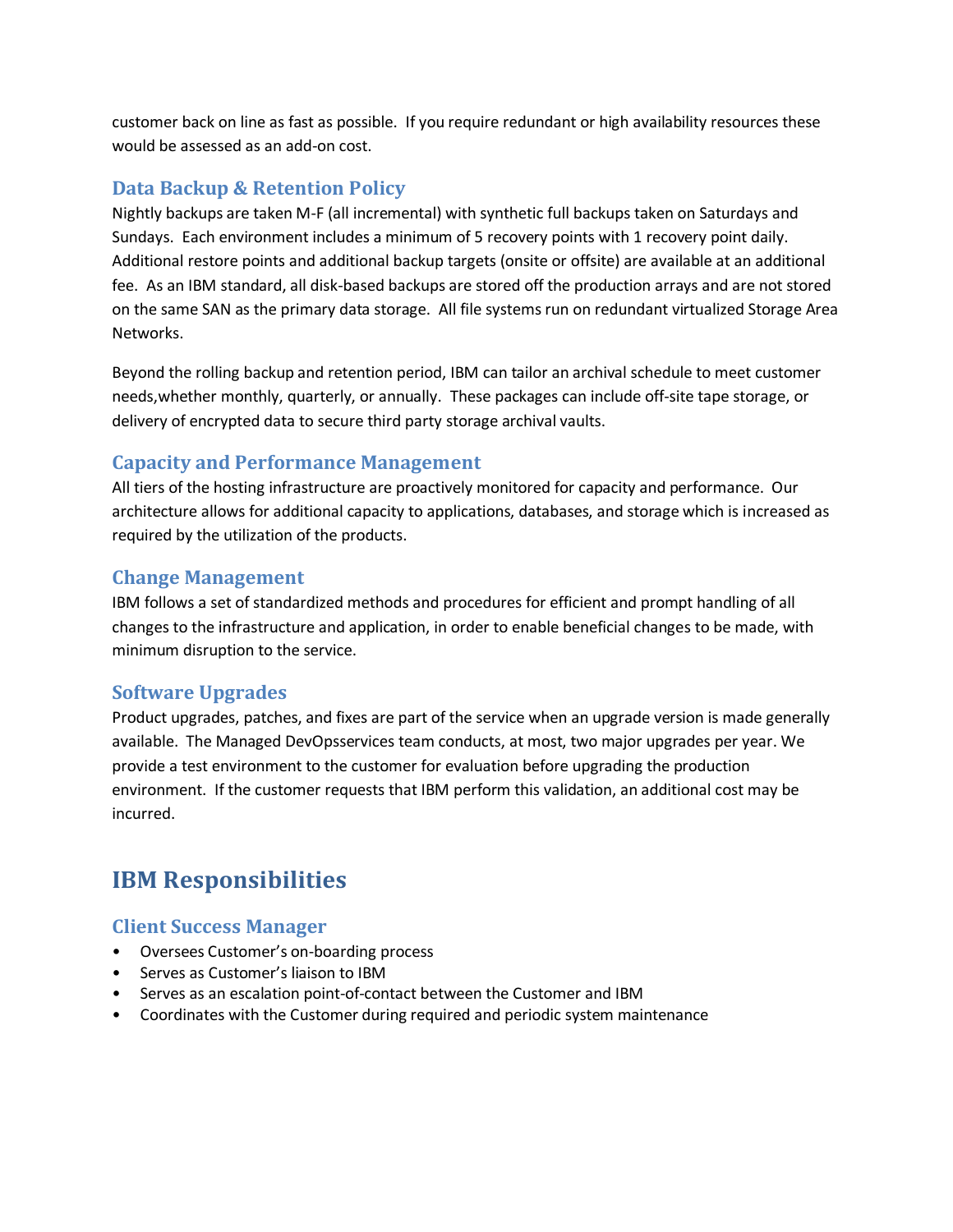### **Applications Team**

- Primary point of contact for all service requests, which is a request by the Customer for all services such as support and maintenance services or issues regarding availability of the infrastructure technical support
- Provides IBM software product support and Cloud infrastructure support

#### **Infrastructure Team**

- Monitors the hosted systems for availability
- Performs all system related tasks such as backups, archiving, and restoration of the instances according to IBM's standard practices and schedule

# **Customer Responsibilities**

#### **Business Owner**

- Owns the business relationship between the Customer and IBM
- Owns the business relationship with the range of departments and organizations using IBM software products and services
- Manages contract issues

#### **Project Manager**

- Coordinates Customer resources as necessary
- Serves as the point-of-contact between the Customer and IBM
- Drives communication from the Customer side
- Serves as the point of escalation for issue resolution and service related issues

#### **Software Product Owner (or Product Administrator)**

- Serves as the 1st point of contact for product end users for problem isolation
- Performs IBM software product user and project administration
- Works with IBM to escalate support issues for resolution
- Coordinates end user testing as required
- Leads ongoing solutions validation
- Responsible for training end-user community
- Coordinates all infrastructure related activities at the Customer site

#### **Subject Matter Expert (IBM Software Product End Users)**

- Leverages the product functionality designed by the IBM software product administrators
- Provides periodic feedback to the IBM software product administrator for potential areas of improvement
- Responsible for end user testing when needed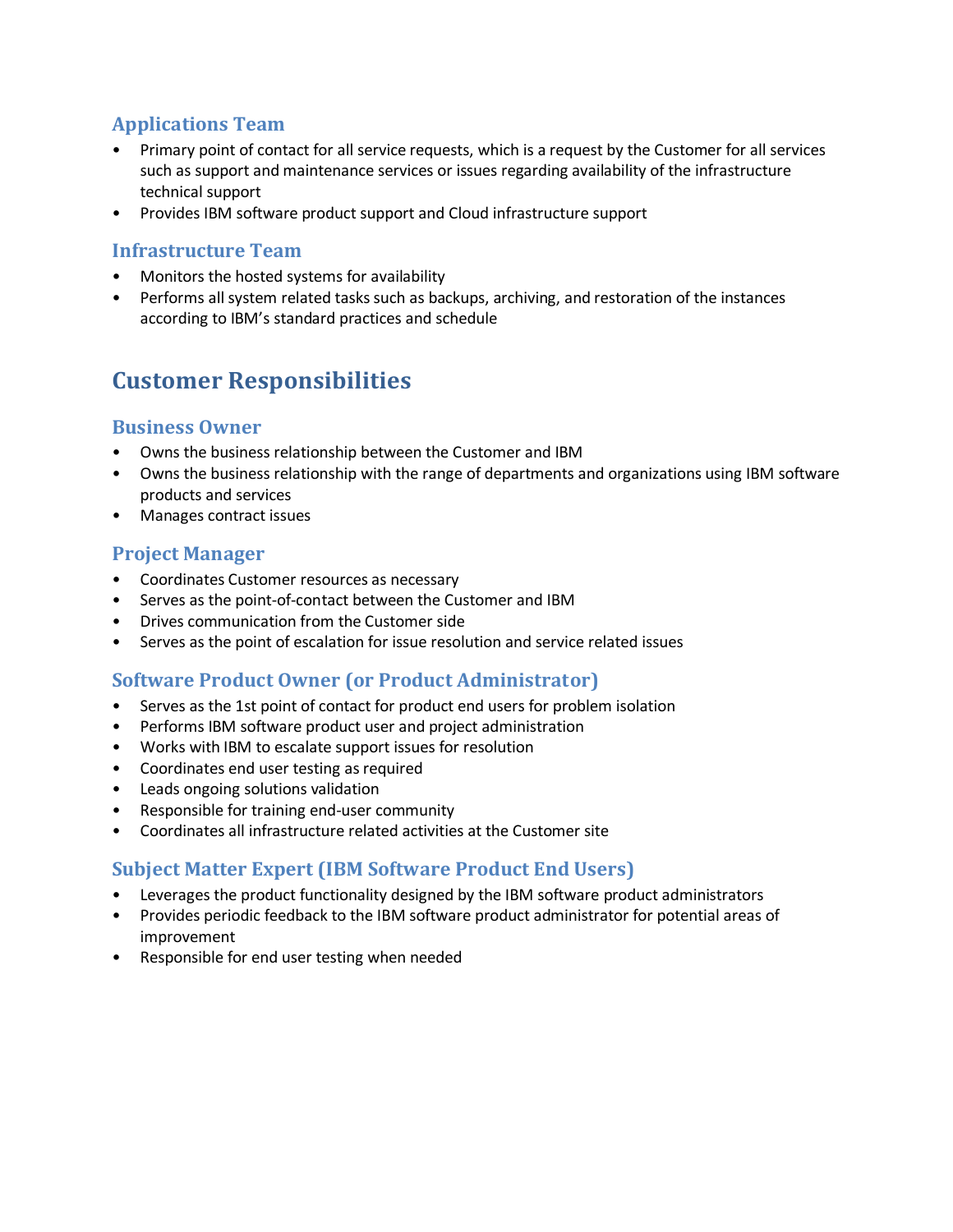# **Base vs. Add-On Feature Comparison**

| <b>Feature</b>                                                                            | <b>Base</b>  | Add-On       |
|-------------------------------------------------------------------------------------------|--------------|--------------|
| <b>Security Compliance</b>                                                                |              |              |
| <b>IPSEC site-to-site VPN connection</b>                                                  | ✓            |              |
| Use of customer LDAP for CLM user authentication (if applicable)                          | ✓            |              |
| Choice of data center                                                                     | ✓            |              |
| <b>Dedicated IT infrastructure</b>                                                        |              | ✓            |
| <b>FISMA</b> compliance                                                                   |              | ✓            |
| <b>CLM hosted image set-up</b>                                                            |              |              |
| Solution deployment architecture to address customer needs                                | ✓            |              |
| <b>Creation &amp; Provisioning of CLM image</b>                                           | $\checkmark$ |              |
| Lifecycle customization (CLM)                                                             |              | ✓            |
| Specific integrations with customer dev/test tools                                        |              | ✓            |
| <b>Setup services</b>                                                                     |              |              |
| IES Network connectivity - Transparent server access                                      | ✓            |              |
| Use of Dedicated Managed Service Provider LDAP for user<br>authentication (if applicable) | ✓            |              |
| User on-boarding assistance                                                               | $\checkmark$ |              |
| Project startup assistance                                                                | ✓            |              |
| <b>Training and Mentoring</b>                                                             |              | ✓            |
| User data migration (from CLM, from DevOps services)                                      |              | ✓            |
| <b>License Key Management (RD&amp;T only)</b>                                             |              |              |
| Connect to customer license server                                                        | ✓            |              |
| Host license key server                                                                   |              | $\checkmark$ |
| Infrastructure and hosted image support                                                   |              |              |
| 24x5 support                                                                              | ✓            |              |
| Availability SLO - 99.9%                                                                  | ✓            |              |
| Monitoring services and gathering metrics for capacity planning                           | ✓            |              |
| <b>Disaster Recovery</b>                                                                  | ✓            |              |
| Patch and upgrade installation                                                            | $\checkmark$ |              |
| Daily back-up                                                                             | ✓            |              |
| Project and User administration                                                           | $\checkmark$ |              |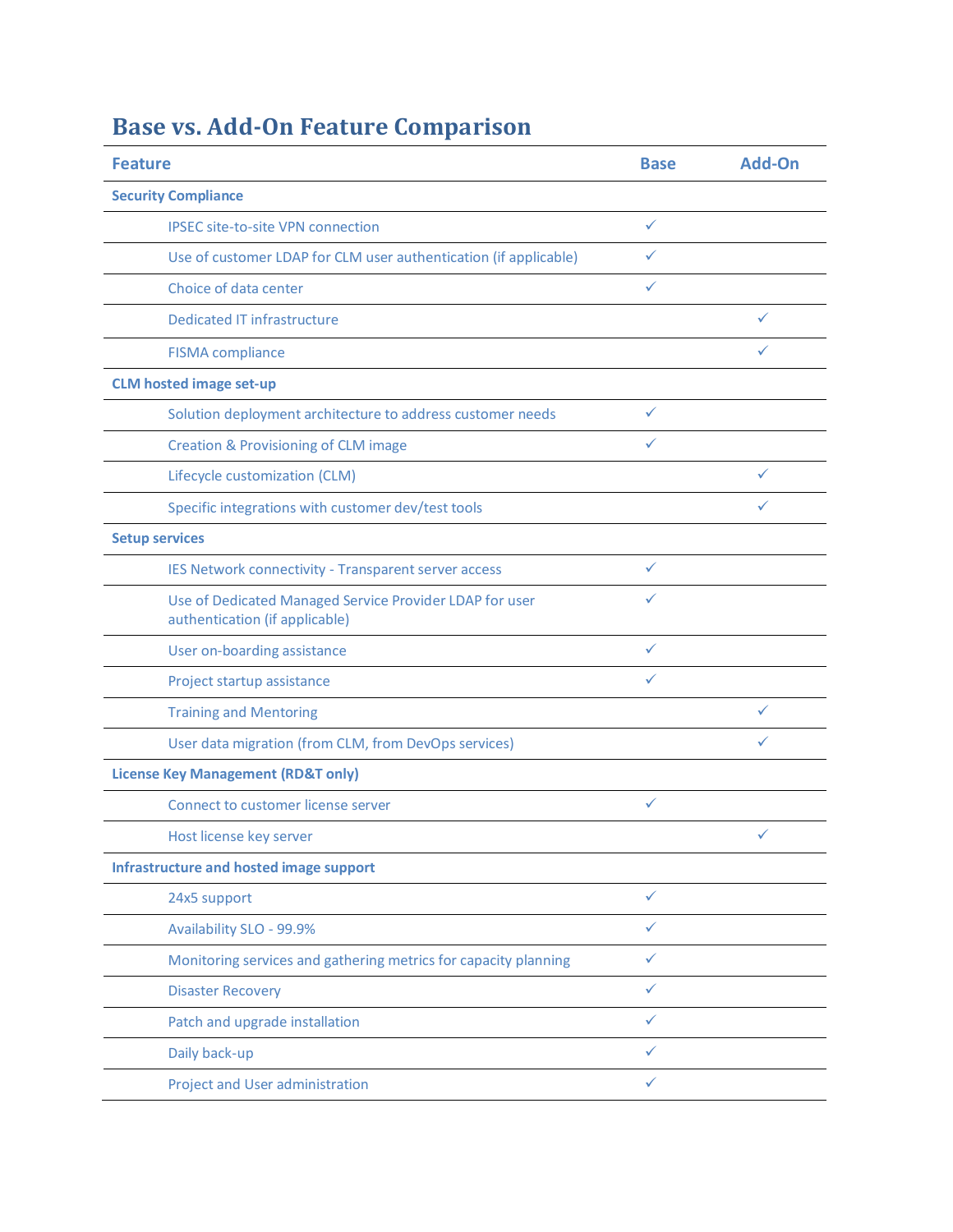| <b>Feature</b>                             | <b>Base</b>           | Add-On |
|--------------------------------------------|-----------------------|--------|
| 24x7 support                               | Severity 1<br>outages |        |
| <b>Client Success Management</b>           |                       |        |
| <b>Client Success Management</b>           |                       |        |
| <b>Dedicated Client Success Management</b> |                       |        |

### **Assumptions and Dependencies**

- To import Customer project data, it must be available to the Managed DevOpsteam at the appropriate implementation step, and in the IBM designated format, as defined in the agreed project plan.
- All changes to project scope require written approval.
- Customer is responsible for maintaining the list of authorized users who may access the system, including creation of usernames and passwords and keeping the lists current, accurate and confidential according to Customer's internal policies.
- Customer performs validation activities related to implementation and external application setup during the service initiation and on-going phases. This includes validation after service packs or emergency product patches have been applied to each of the Customer's instances according to the change schedule.
- All services are performed remotely unless other arrangements are made.
- Customer agrees to respond in a timely fashion on requests for Customer business and technical data, documentation, and other information or assistance needed to provide service for IBM software products. Customer is responsible for the accuracy, and the completeness of all information it provides.
- Customer is responsible for all data cleansing and data accuracy as part of any import. These activities are to be completed in a manner consistent with the project timeline. IBM is not responsible for the accuracy of the data provided in the import.
- Customers who plan to do their own configuration must have qualified personnel who have been through the IBM software product training for project planning and customization.